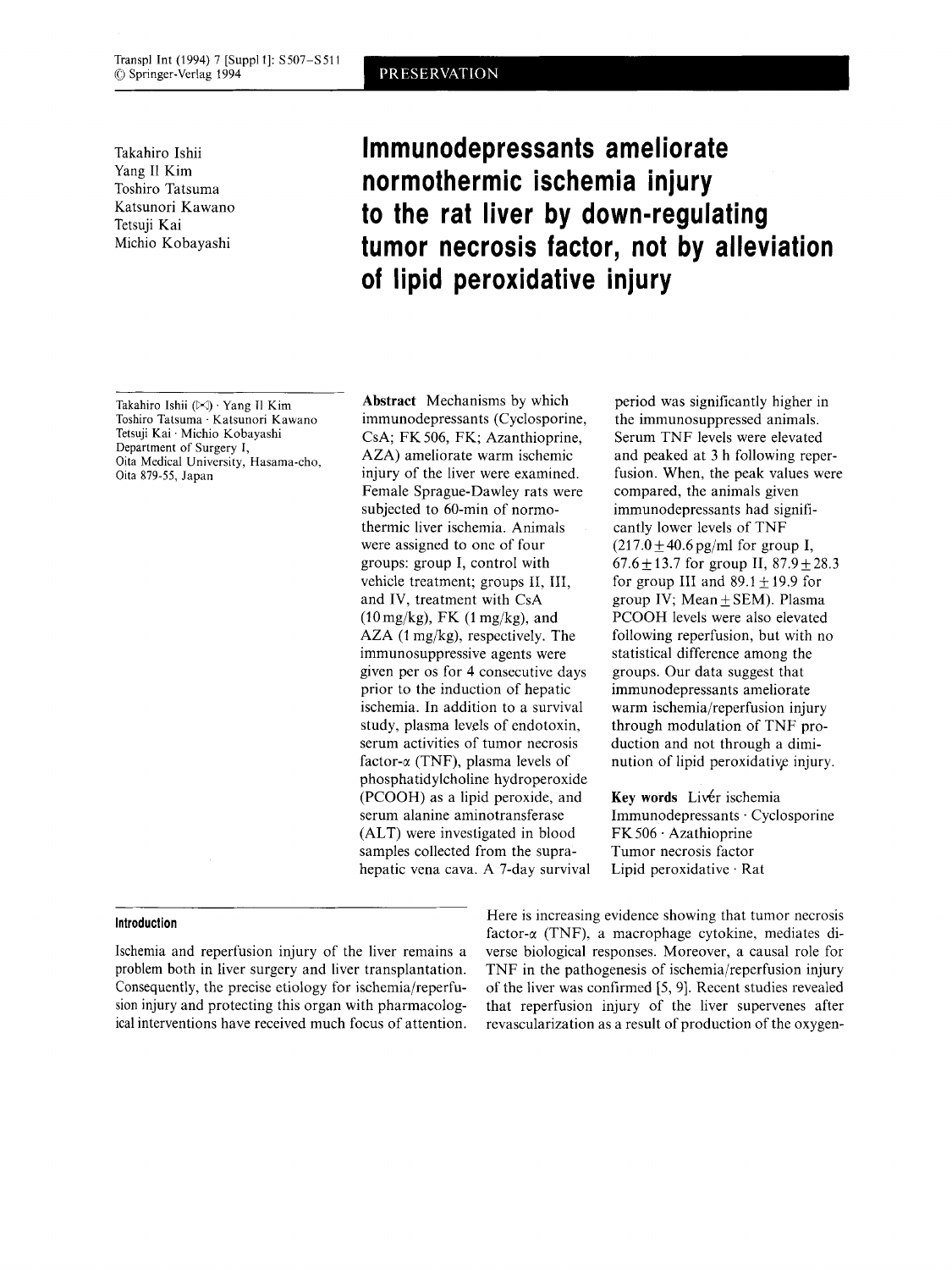derived free radicals which lead to lipid peroxidation [21, 251.

We reported that cyclosporine (CsA), azathioprine (AZA) and FK 506 (FK) ameliorate ischemic injury of the liver in rats and pigs [8,12,13,14,15,16]. The objective of the present study was to examine mechanisms by which immunodepressants exert beneficial effects on warm ischemia in the rat liver, with special reference ot TNF production and lipid peroxidative injury.

### **Materials and methods**

Female Sprague-Dawley rats weighing 200-300 g were used throughout this study. A temporary normothermic liver ischemia was induced as previously described elsewhere [12]. Briefly, the abdomen was opened through a midline incision, following anesthesia with ether. The portal vein and the hepatic artery to the left lateral and median lobes were occluded with a small vascular clip. After 60-min of ischemia, the rats were re-anesthetized and the clip was released. The right lateral and caudate lobes were excised on reperfusion, leaving only the ischemic hepatic ischemia and mesenteric venous congestion will not occur. The antibiotic, cefamandole sodium (I00 mg/kg), was administered intramuscularly just prior to laparotomy. The animals were not deprived of food or water prior to the experiments. Guidelines for animal experimentation of Oita Medical University were strictly followed.

The rats were assigned to one of four groups. In the control group (group I), the animals underwent warm liver ischemia with vehicle pretherapy. Group **I1** rats received **CsA** (10 mg/kg/day p.0.) for 4 days prior to the induction of liver ischemia. Group **111** and Group IV rats were given FK **(1** mg/kg) and AZA (1 mg/kg) by the same protocol as animals in group 11. CsA (Sandoz Ltd., Basel, Switzerland) was dissolved in olive oil at 10mg/ml. FK (Fujisawa Pharmaceutical *Co.,* Ltd., Osaka, Japan) was suspended in saline at I mg/3 ml, and AZA (Wellcome Foundation Ltd., London, U.K.) was suspended in olive oil at 1 mg/ml.

For the survival study, 150 rats were subjected to 60-min of liver ischemia. Autopsy was done in all animals that died during the observation period, and survivors were killed 7 days after the surgery. Another set of animals was prepared in the same manner described above, for biochemical studies. From four to ten rats were killed to take blood samples, before and at the end of ischemic period, and 1,3,6,12 and 24 h after reperfusion. Blood samples were drawn from the suprahepatic vena cava. The plasma or serum were stored at  $-70$  °C until assayed, as described below.

Plasma endotoxin concentrations were measured by a chromogenic endotoxin-specific method using the recombined limulus coagulation enzymes described elsewhere [23]. Endotoxin Specific Test (Seikagaku Kogyo, Tokyo, Japan) was used; the lower limit of endotoxin detection in this assay was 3 pg/ml. Serum activities of TNF were determined using an ELISA kit (Otsuka, Tokyo, Japan). Concentrations were calculated based on the standard curve obtained with a serially diluted recombinant human  $TNF-\alpha$ . In this assay, the lower limit of detectable TNF was 10pg/ml. Lipid peroxide in the plasma was estimated as levels of phosphatidylcholine hydroperoxide (PCOOH) using a chemiluminescence (CL) high performance liquid chromatography (HPLC) assay [25]. Serum levels of alanine aminotransferase (ATL) were determined by an ultraviolet method using an autoanalyzer (JEOL JCA-MS 24, Tokyo, Japan).

The results were expressed **as** the mean and the standard error of the mean. Mean values were compared using Student's t-test. The chi-square test was used to test for a difference in proportions. Statistical significance was defined as a  $P$  value less than 0.05.

# **Results**

~~~~~~~~~~~~~

The comparative survival rates after 60-min of warm ischemia of the liver are shown in Table 1. The 7-day survival of the animals treated with CsA  $(85.2\%)$  was significantly higher than that of the olive oil-treated group (56.7%) *(P<0.05).* FK and AZA pretherapy also substantially improved the survival rates (80.0%) and 76.7%, respectively) compared with those in the saline-treated group  $(50.0\%)$   $(P<0.05)$ . However, no significant difference was found among the groups pretreated with these immunosuppressants. All of the rats died between 12 and 72 h post-surgery. At auto-

**Table 1** Survival rates in the rat after 60-min warm ischemia of the liver

| Pretreatment | 7-Day survival rate $(\%)$  |  |
|--------------|-----------------------------|--|
| Olive oli    | 17/30(56.7)                 |  |
| Saline       | 19/38 (50.0)                |  |
| CsA          | $23/27(85.2)^{a}$           |  |
| FK 506       | $24/30$ $(80.0)^{b}$        |  |
| AZA          | $23/30$ (76.7) <sup>b</sup> |  |

 $P < 0.05$ , vs Olive oil

 $P < 0.05$ , vs Saline



**Fig. 1 A** Serial changes of plasma endotoxin levels following 60-min warm ischemia in the control group (Mean  $\pm$  SEM). The number in parenthesis means the number of animals studied, for all Figures. **B** Comparison of the plasma peak levels of endotoxin (3 h) following reperfusion after treatment with various immunodepressants. No significant difference was found among the groups (Mean  $\pm$  SEM)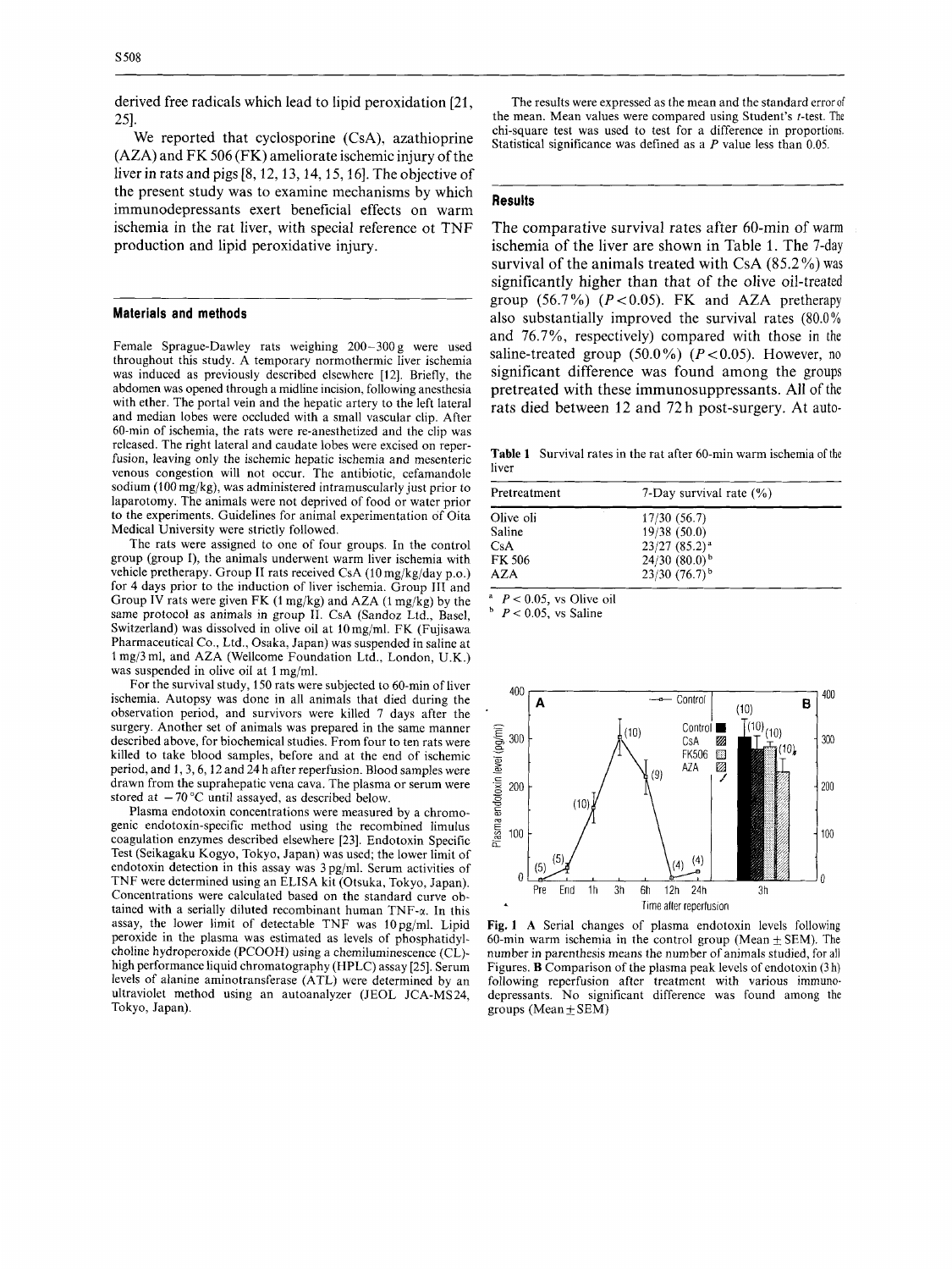psy, severe necrosis of the liver was manifest in all cases.

Figure 1 **A** presents serial changes in plasma endotoxin levels in the control animals. Marked elevation in endotoxin activities was detected between 1 and 6h, peaking at 3h following reperfusion  $(303.6 + 38.2 \text{ pg/ml})$ . However, when the peak values were compared, there was no significant difference among the groups  $(278.2 + 28.0 \text{ pg/ml}$  for group II,  $283.2 + 10.7$  for group III and  $229.5 + 29.7$  for group IV) (Fig. 1 B).



**Fig. 2 A** Serial changes of serum TNF levels following 60-min warm ischemia in the control group (Mean +\_ SEM), **B** Comparison **of** the serum TNF levels at 3 h following reperfusion after treatment with various immunodepressants (Mean  $\pm$  SEM).  $*P < 0.05$  for FK and *\*\*P* < 0.01 for *CsA* and **AZA,** vs control group, respectively



**Fig. 3 A** Serial changes of plasma PCOOH levels following 60-min warm ischemia in the control group (Mean  $\pm$  SEM). **B** Comparison of the plasma peak levels of PCOOH (6 h) following reperfusion after treatment with various immunodepressants (Mean  $\pm$  SEM)

Serial changes of serum TNF levels in the control group are illustrated in Fig. 2A. The peak value was observed at 3h after reperfusion, a time when the plasma endotoxin reached the maximum  $(217.0 +$ 40.6 pg/ml). Treatment with immunodepressants, however, significantly suppressed the TNF levels, compared with those in group I at a peak time (3 h) following reperfusion  $(67 \pm 13.7 \text{ pg/ml}$  for groups II,  $89.7 + 28.3$  for group III and  $89.1 + 19.9$  for group IV,  $P < 0.01$  for group II and IV vs. group I,  $P < 0.05$  for group I11 vs group I) (Fig. 2B).

**As** shown in Fig. 3A, plasma PCOOH levels in the control reached a maximum at **6** h after reperfusion  $(39.8 \pm 8.4 \text{ pmol/ml})$ . However, no difference was found compared with the immunosuppressed animals  $(42.5+7.4 \text{ pmol/ml}$  for group II,  $67.8+9.0$  for group III and  $40.8 + 5.7$  for group IV) (Fig. 3B).

There was no significant difference in serum levels of ALT at 3 h following reperfusion among the groups  $(4890 \pm 591 \text{ IU/l}$  for group I,  $4385 \pm 653$  for group II, 3386 + 388 for group III and  $3623 \pm 393$  for group IV).

#### **Discussion**

We obtained evidence that TNF and PCOOH were elevated in suprahepatic blood following 60 min of normothermic hepatic ischemia in rats. In addition, pretherapy with immunodepressants resulted in a significant improvement in the survival rate. This was reflected by a suppression of TNF production, yet the immunodepressants did not affect elevation of plasma PCOOH. Although these observations indicate that TNF and PCOOH are involved in pathogenesis of ischemiainduced hepatic injury, they also suggest that suppression of TNF synthesis is one of the major mechanisms by which immunodepressants ameliorate ischemia/reperfusion injury of the liver, but not via alleviation of lipid peroxidative injury.

TNF is a critical mediator of ischemic injury of the liver **[6].** Excessive stimulation of TNF-secreting cells results in a high systemic TNF concentration, presumably pathophysiological aspects of various diseases, including septic shock [1], allograft rejection [11, 20], and ischemic injury of the liver [6, 9, 131. Since TNF is produced primarily by the monocyte/macrophage stimulated by endotoxin [7], it has been suggested these cells exhibit deleterious effects attributed to the host's inflammatory response to endotoxemia [2]. In the present study, we observed an increase in serum TNF accociated with endotoxemia following ischemia/reperfusion of the liver.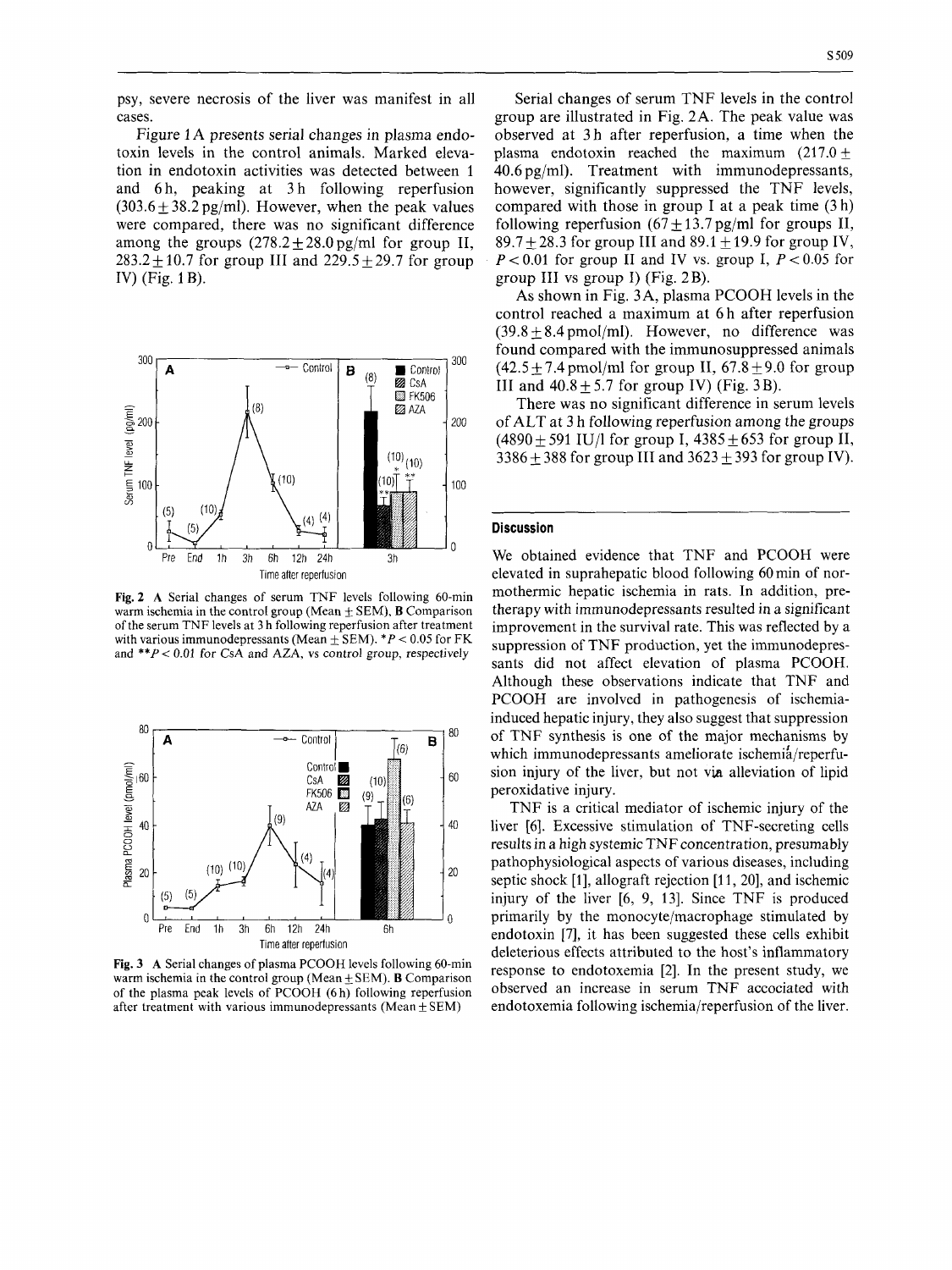Considering the kinetics of TNF and endotoxin, endotoxemia seems to be one of the most potent trigger of TNF synthesis. Moreover, hepatic macrophages are likely to be exposed to higher concentrations of gut-derived toxins and these cells are the largest fixed macrophage population; Kupffer cells are probably the main source of TNF, in this model. There is evidence that Kupffer cells are activated to produce toxic mediators following cold storage of the liver **[3].** 

The precise mechanism by which immunodepressants suppress the TNF production is unknown. One possible explanation is that immunodepressants might directly inhibit monocytes/macrophages from producing this cytokine, as it is known that cyclosporine blocks lipopolysaccharide-induced TNF secretion in vitro [22]. Immunodepressants probably do not suppress TNF production by down-regulating endotoxin, since plasma endotoxin levels were not suppressed by three agents used in our study. It is possible that immunodepressants suppress TNF activities by modulating generation of oxygen-derived free radicals that are substantially produced on recirculation [19, 21, 24]: The reactive oxygen intermediates can stimulate release of cytokines from monocytes in vitro [17]. However, this mechanism is less likely, since free radical injury did not differ after recirculation, regardless of whether or not immunodepressants were used, as far as lipid peroxidation (PCOOH) of cell membranes are concerned.

Usually, thiobarbituric acid reactants are measured to indicate lipid peroxidation associated with cellular damage caused by free radicals [29]. However, this assay may also measure aldehydes from processes other than hydroperoxide degeneration, and therefore lacks specificity [27]. PCOOH has recently gained attention as a primary peroxidative product of phosphatidylcholine (PC), a most important functional lipid in the cell membrane [28]. Takayama et al. reported that increased levels of PCOOH in the tissue of the liver can reflect hepatic ischemia/reperfusion injury, and confirmed that those levels are an useful index of hepatocellular damage caused by oxidative stress [25]. Furthermore, they demonstrated that the plasma PCOOH levels increased and

paralleled those in the liver after hepatic ischemia/reper. fusion [26]. Therefore, we determined the levels of the plasma PCOOH in order to examine liver injury caused by oxygen-radicals. In the present study, the PCOOH levels increased during the period of reperfusion and peaked at 6 h. Although there are several reports suggesting that the protective properties of CsA in ischemic injury could be due to a stabilizing effect on lysosomal and mitochondrial membranes [10, 18], our results showed that immunodepressants did not reduce the PCOOH levels after reperfusion. We suggest that immunodepressants may have little or not effect on lipid peroxidative injury of cell membranes. Coincidently, the serum levels of ALT were not decreased in the immunodepressant-treated animals, when compared to findings in the control following reperfusion.

Although the question remains as to why the survival of the animals treated with immunodepressants was significantly improved over the controls, without decline of serum ALT, the improved survival may be due *to*  amelioration of later hepatic damage and also to attenuation of systemic injury mediated though cytokine release. There are reports of pathogenic role for TNF in cardiopulmonary dysfunction following ischemic tissue injury of remote organs [4, **6,** 91.

In conclusion, it was demonstrated in our hepatic ischemia model that preoperative treatment of animals with immunodepressants resulted in an improved survival, reflected by a suppressed TNF production in response to endotoxemia, but not via alleviation of lipid peroxidative injury. Based on these observations, the modulation of cytokine generation with immunodepressants may account for the protective effects against ischemia/reperfusion injury in the liver.

**Acknowledgements** This work w'as supported by a grant for Scientific Research (A-01440054) from the Ministry of Education, Science and Culture of Japan. The autors thank Prof. M. *Ito* and Y. Magari from the Department of Laboratory Medicine, Oita Medical University for biochemical analyses, T. Egashira and F. Takayama for helpful comments and M. Ono for technical assistance.

# **References**

1. Beutler B, Milsark IW, Cerami AC (1985) Passive immunization against cachectin/tumor necrosis factor protects mice from lethal effect of endotoxin. Science 229:869-871

2. Border (1988) Hypothesis: sepsis, 3. Cardwell-Kenkel JC, Currin RT, multiple systems organ failure, and the macrophage [editorial]. Arch Surg 1231285-286

Tanaka **Y,** Thurman RG, Lemasters JJ (1991) Kupffer cell activation and endothelial cell damage after storage of rat livers: effects of reperfusion. Hepatology 13:83-95